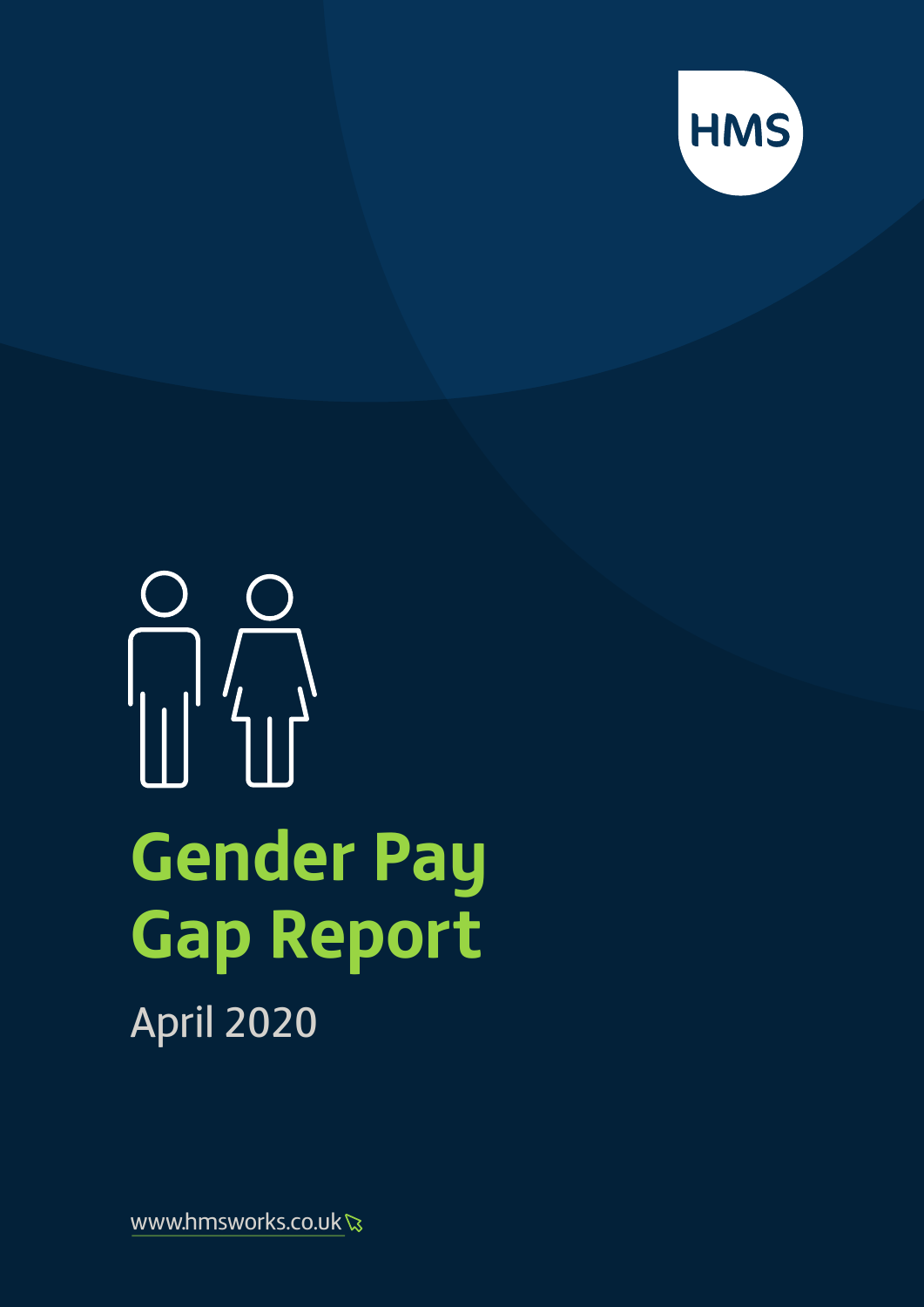## **Introduction**

 $\ddot{\phantom{0}}$ 

## **We are passionate about ensuring that everyone is treated equally, regardless of their background, race, ethnicity or gender.**

We have reported on our gender pay gap for legal entities within the Torus Group, which employ more than 250 people.

As at the snapshot date of 5th April 2020, HMS had 647 employees. In January 2019, HMS joined forces with members of the In-House Contractor from Torus to create a new larger entity. Since the formation of the new larger HMS, we have undertaken a change management programme, to ensure we have a structure fit for the future.

Currently there are differing terms and conditions. We are in a continuing period of transition and throughout this maintain our ethos of ensuring we treat everyone fairly and support them in achieving their potential.

#### This is our report for the snapshot date of 5th April 2020:

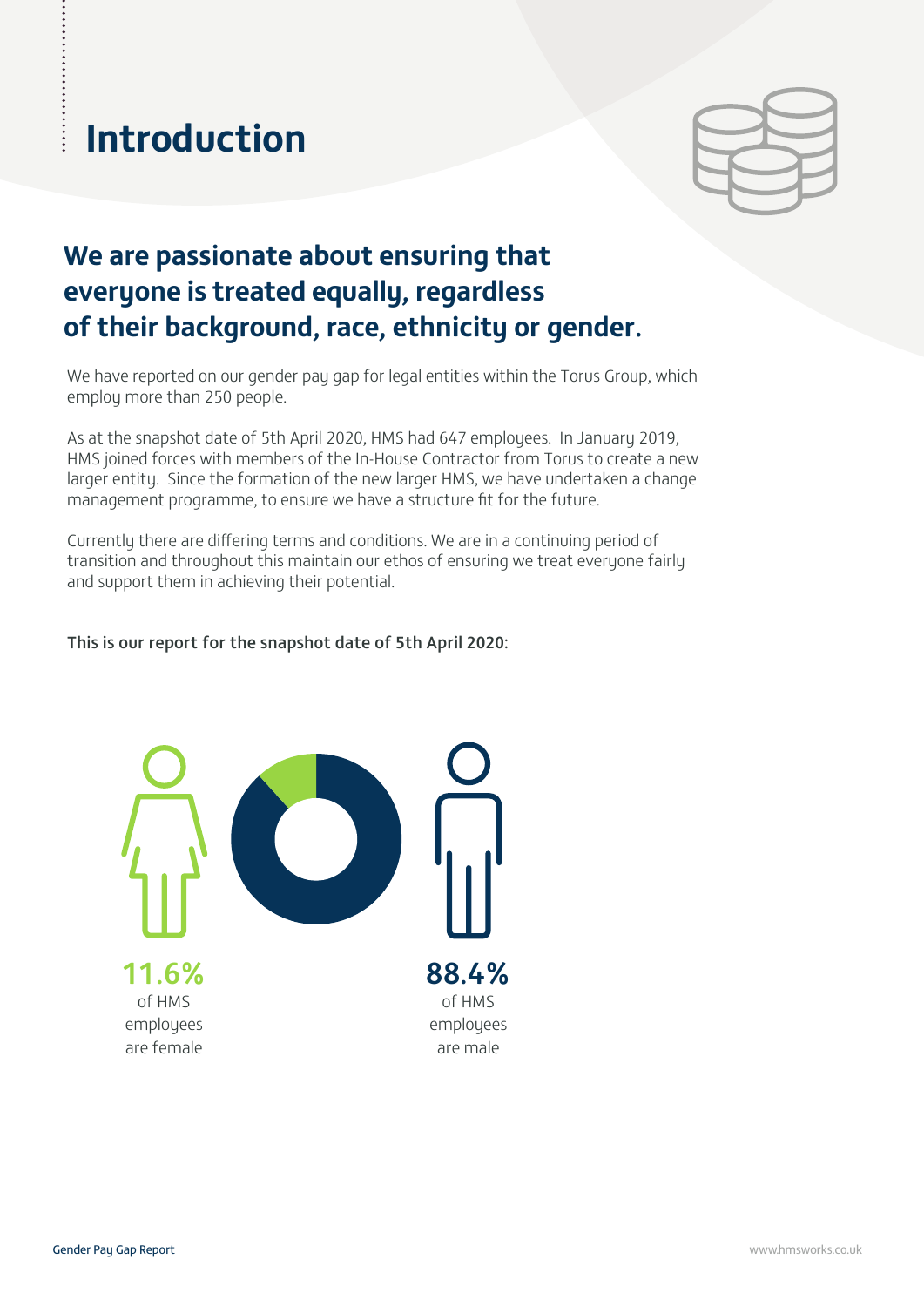

The gender pay gap is the difference in the average pay and bonuses of men and women across the organisation. Although we are confident we have equal pay for work of equal value, we do have a gender pay gap when we compare the overall average pay for men and women.

## **Hourly rates of pay**

Mean gender pay gap 12.2% Difference of £1.76 per hour Median gender pay gap

6.7% Difference of £0.88 per hour

\* Pay data is from the April 2020 payroll. Full pay relevant employees. Those who are not on reduced pay due to leave i.e. sickness or maternity

## **Bonus**

................

There were no bonus payments made to females within the 12 months previous to 5th April 2020 and therefore there are no mean or median gender bonus gaps to report.

## 4 males and 0 females received a bonus.

Bonuses were incentives paid to relevant employees as compensation for the ending of specific terms and conditions.



0.7%

The proportion of male employees receiving a bonus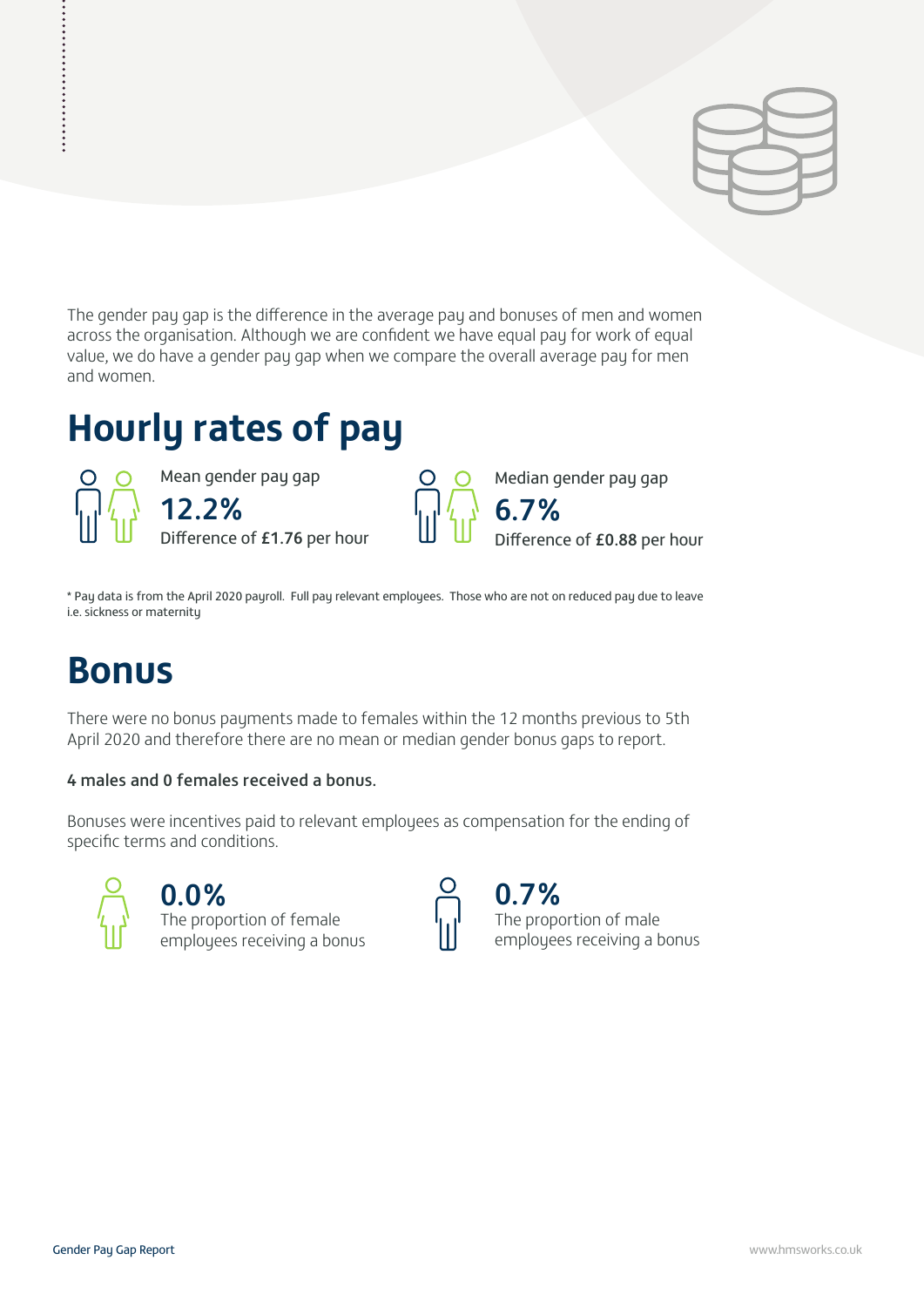

## **Quartiles**

............

Below is the summary split of where males and females sit in terms of the quartile bands. We have split them into four equal bands to give us our quartiles A, B, C and D.

| <b>Band</b> | <b>Males</b> | <b>Females</b> | <b>Description</b>                                                                    |  |
|-------------|--------------|----------------|---------------------------------------------------------------------------------------|--|
| A           | 81.1%        | 18.9%          | Includes all employees whose hourly rate places<br>them in the lower quartile.        |  |
| B           | 86.2%        | 13.8%          | Includes all employees whose hourly rate places<br>them in the lower middle quartile. |  |
|             | 96.2%        | 3.8%           | Includes all employees whose hourly rate places<br>them in the upper middle quartile. |  |
|             | 91.3%        | 8.8%           | Includes all employees whose hourly rate places<br>them in the upper quartile.        |  |

The above table shows there is a higher proportion of females in Bands A and B than there are in Bands C and D. Overall there is a higher proportion of males than females in all Bands..

### What are the underlying causes of our gender pay gap?

Females are under-represented in all levels at HMS, including more senior roles. Our workforce gender split is 11.6% (75) females and 88.4% (572) males and females represent onlu 8.8% of the upper quartile of our pay bands.



It is valid to note that the higher proportion of males in our workforce is typical for the construction industry but we are working to encourage females. An example of this is our partnership work with Torus Foundation on the Women in Construction programme. As part of this we will provide placements at HMS.

### How does HMS gender pay gap compare with other organisations?

At 12.2%, HMS' mean gender pay gap was lower than the average from National Statistics (ASHE 2019), which was 17.3% but that doesn't mean we are complacent. We recognise we have work to do to reduce our gender pay gap.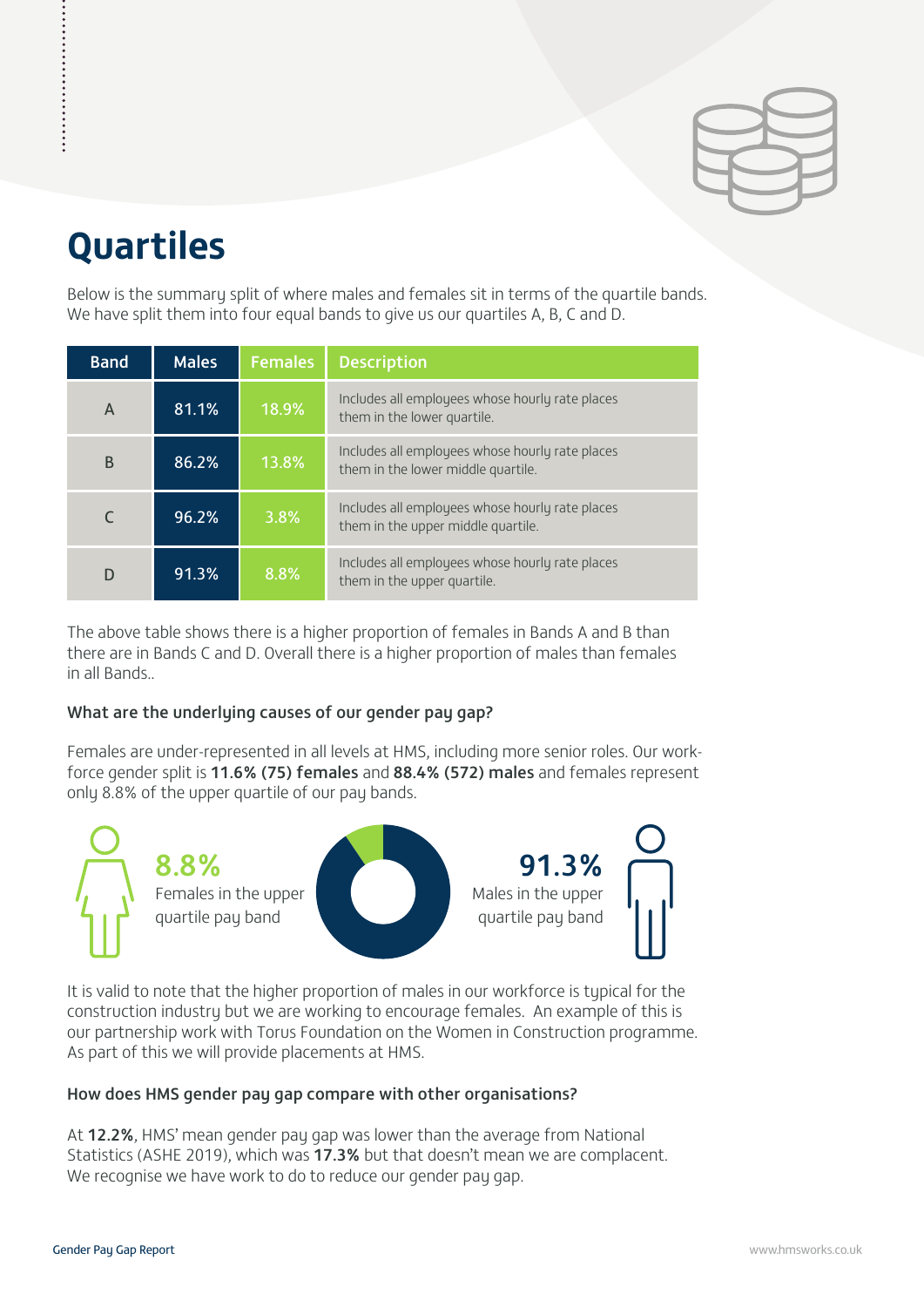

## **Our Actions**

The challenge across HMS and across the UK is to eliminate any gender pay gap. Producing this gender pay gap report aids the monitoring and we are committed to ensuring the gender pay and gender bonus gaps are closed further. The following are in place to ensure we continue to make a difference;

#### 1. Diversity and Inclusion

Our ambition is to create a truly inclusive culture where we advance under represented groups and ensure our diversity reflects the communities we serve. We continue to strive to go further than the statutory duties we have, to lead on best practice, embed Diversity and Inclusion day-to-day and celebrate achievements.

| Statutory                                                                                                                           | <b>Leading Best</b>                                                                                                                                                                                                                                        | Embedding                                                                                                                                                                                                                                                                                                      | Celebrating                                                                                                                              |
|-------------------------------------------------------------------------------------------------------------------------------------|------------------------------------------------------------------------------------------------------------------------------------------------------------------------------------------------------------------------------------------------------------|----------------------------------------------------------------------------------------------------------------------------------------------------------------------------------------------------------------------------------------------------------------------------------------------------------------|------------------------------------------------------------------------------------------------------------------------------------------|
| <b>Duties</b>                                                                                                                       | Practice                                                                                                                                                                                                                                                   | Day-to-Day                                                                                                                                                                                                                                                                                                     | achievements                                                                                                                             |
| Meeting requirements of<br>equality act<br>Ensure quality of data<br>including data disclosure<br>campaigns<br>Develop D&I strategy | Review how to nurture<br>talent from under-<br>represented groups<br>Collaborate internally and<br>externally to advance D&I<br>agenda across the N.W.<br>and housing sectors<br>Seek external review.<br>challenge and<br>accreditation of our<br>actions | Review of policies and<br>practices to ensure they<br>are based on recognised<br>best practice<br>Ensure staff have a good<br>understanding of D&I and<br>impact on staff and roles<br>and responsibilities<br>Develop and foster an<br>inclusive culture<br>Increase staff confidence<br>in talking about D&I | Provide support for<br>internal diversity<br>networks<br>Promote national and<br>international diversity<br>awareness calendar<br>events |

Our aim is to ensure there is a good balance of males and females working across all levels and functions. Along with our overarching Diversity & Inclusion agenda we will continue to be proactive in encouraging everyone, regardless of gender to pursue any role. We will undertake work to positively recruit females into construction and work with other organisations including schools to engage before students are looking for jobs.